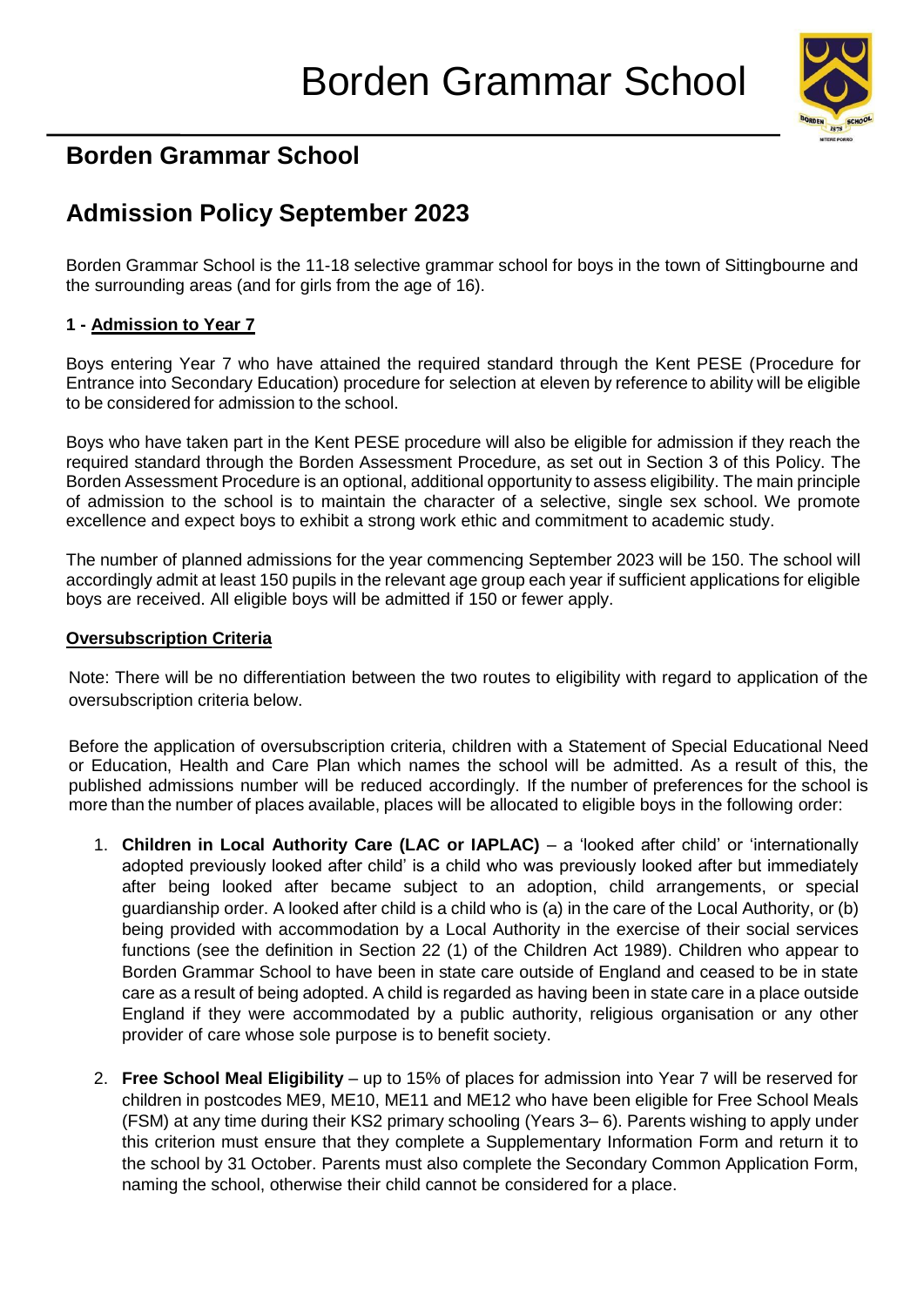

- 3. **Current Family Association**  a brother (or sister in the Sixth Form) attending the school when the child starts. In this context, brother or sister is taken to mean a child who live as brother or sister in the same house, including natural brothers and sisters, adopted siblings, step-brothers or sisters and foster brothers and sisters.
- 4. **Health and Special Access Reasons**  medical, health, social and special access reasons will be applied in accordance with the school's legal obligations, in particular those under the Equality Act 2010. Priority will be given to those children whose mental or physical impairment means that they have a demonstrable and significant need to attend a particular school. Equally this priority will apply to children whose parents/carers' physical or mental health or social needs means that they have a demonstrable and significant need for their children to attend a particular school. Such claims will need to be supported by written evidence from a suitably qualified medical or other practitioner who can demonstrate a special connection between these needs and Borden Grammar School.

#### 5. **Traditional School Areas** –

- a) Firstly, children who reside in the postcode areas beginning with the following: ME9, ME10, ME11 and ME12.
- b) Then children who reside in the postcode areas beginning ME8 and ME13
- c) And finally, children living in any other area

**NB** - The Board of Trustees reserve the right to check information given on an application form. If any information is found to be incorrect, or if you fail to notify Borden Grammar School of key changes to the information provided, then the offer of a school place can be withdrawn.

**In the case of oversubscription within one of the above criteria, places will be allocated according to the nearness of children's homes to school** - we use the distance between the child's permanent home address and the school, measured in a straight line using the National Land and Property Gazetteer (NLPG) address point data. Distances are measured from a point defined as within the child's home to a point defined as within the school as specified by NLPG. The same address point on the school site is used for everybody. The school uses measurements as provided by the Local Authority and further information on how distances are calculated, including what is defined as 'permanent or main residence', is available in the Admissions to Secondary School in Kent booklet provided by the Local Authority. A block of flats has a single address point reference, so applicants living in the same block will be regarded as living the same distance away from the school. In the unlikely event that two or more children live in the same block and in all other ways have equal eligibility for the last available place, their names will be issued a number and drawn randomly to decide which child should be offered a place.

#### **Applications for Admission**

Pupils admitted at the start of Year 7 will be those who have been judged suitable for grammar school education under the Kent selection procedure or under the Borden Assessment Procedure. All applications should be made via the SCAF form through the Local Education Authority (Secondary Common Application Form). The school accepts up to 150 pupils, plus additional pupils directed to the school by an Independent Appeals Panel.

All applications will be considered by the Admissions Authority which will apply the criteria set out above in the event of the school being over-subscribed. A waiting list will be only maintained until 31st December 2023 and it will be re-ranked in line with the published oversubscription criteria every time a pupil is added.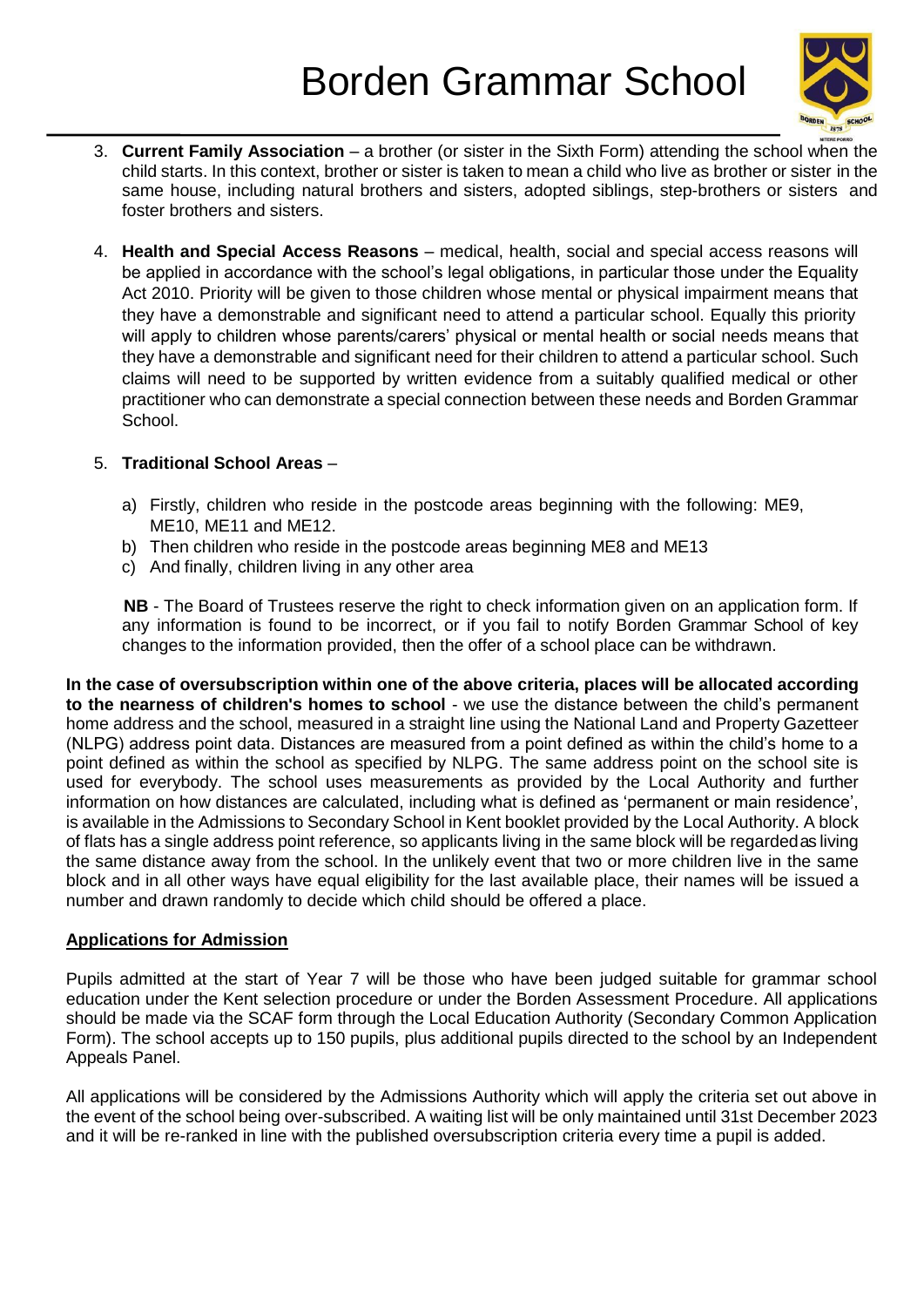

#### **Admission outside of the normal age group**

Requests for admission outside of the normal age group should be made to the Headteacher as early as possible in the admissions round associated with that child's date of birth. This will allow the school and admissions authority sufficient time to make a decision before the closing date.

Such an applicant will be expected to have gained the 'grammar' classification in the Kent PESE Tests, and if a request to apply for admission outside the normal age group is granted, it does not guarantee a place at the school.

Parents are not expected to provide evidence to support their request to defer their application, however where provided it must be specific to the child in question. This might include medical or Educational Psychologist reports. There is no legal requirement for this medical or educational evidence to be secured from an appropriate professional, however, failure to provide this may impede the school's ability to agree to deferral.

Parents are required to complete an application for the normal point of entry at the same time, in case their request is declined. This application can be cancelled if the school agrees to accept a deferred application for entry into Year 7 the following year.

Deferred applications must be made via paper SCAF to the LA, with written confirmation from this school. Deferred applications will be processed in the same way as all applications for the cohort in thefollowing admissions round, and offers will be made in accordance with each school's oversubscription criteria.

#### **Appeals**

Parents/carers of pupils who are not offered a place at the school have the right of appeal to an Independent Appeals Panel. For places in Year 7, details of the Appeals Process will normally be sent out by the Local Authority with the offer letters. Appeals should be lodged in writing to:

#### **The Clerk to the Trustees, c/o Borden Grammar School, marked 'Appeals'.**

The Clerk will acknowledge receipt of the appeal and will initiate arrangements for the hearing of the appeal by an Independent Appeal Panel, as set out in the School Admissions Appeal Code 2012.

#### **2 - Admissions after September for Year 7 and students of Year 8 to Year 11 age (In Year Admissions)**

All other candidates for admission, In Year Admissions (IYA), will be assessed by the school if there is a place available in the appropriate school year. Application forms for In Year admission are available from the school.

Parents will be notified within 15 school days of their in-year application of either the date for the assessment of ability or the reason for refusal with information about the right of appeal (where the admission authority chooses not to assess the child's ability because admitting an additional child would prejudice the provision of efficient education or efficient use of resources).

Suitability for a grammar school place is decided by:

- Results of nationally recognised tests, or cognitive testing through verbal and non-verbal reasoning, together with written tests in at least one subject from English, Mathematics and Science.
- Where relevant, their level of attainment as shown by work done at their previous school.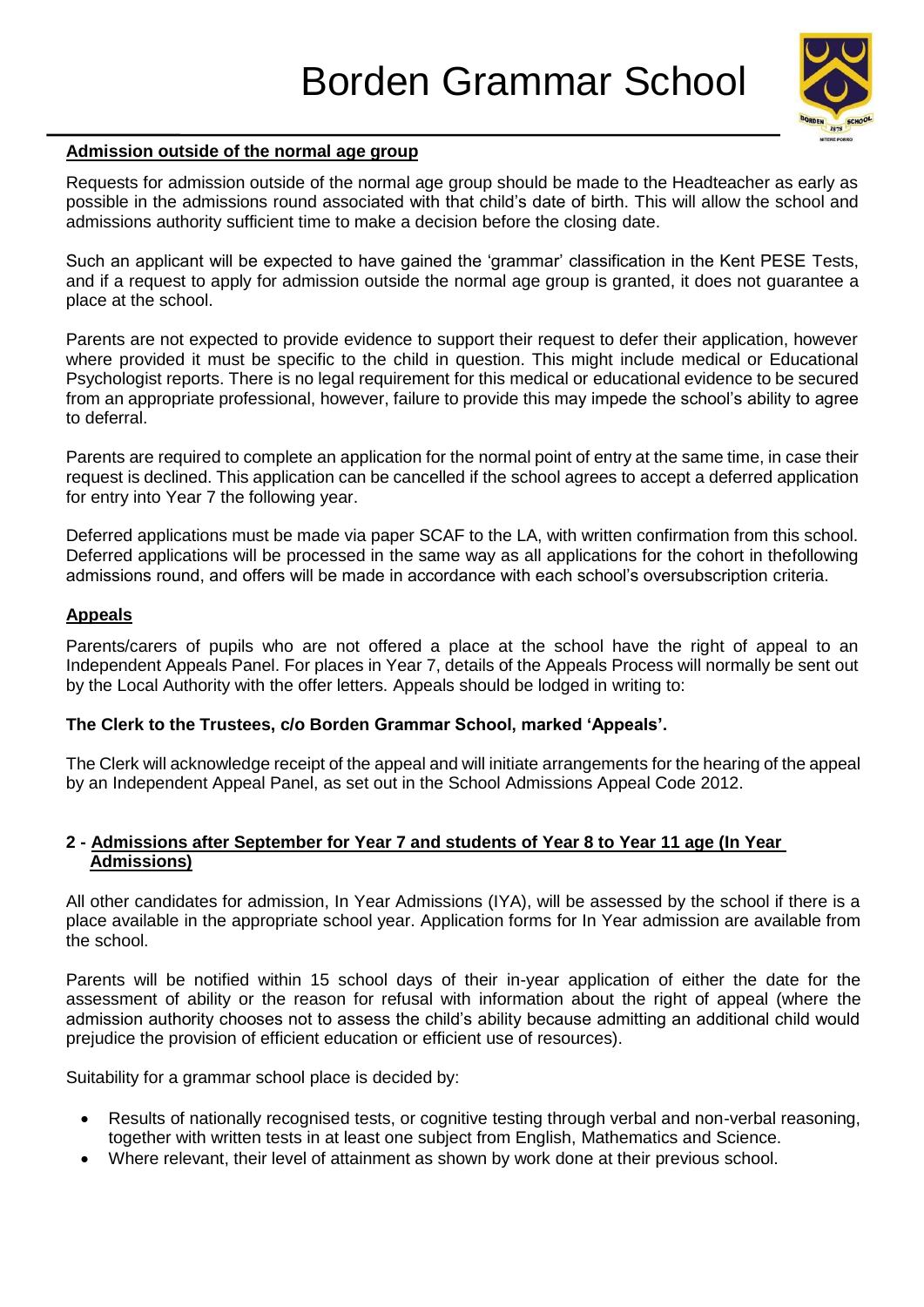# Borden Grammar School



Pupils seeking a transfer who are judged suitable for a grammar school place have a right of entry, providing there is suitable evidence of selective ability and places exist in the relevant year group. Refusal of a place may be because the year group is currently at capacity and therefore admitting an additional child would prejudice the provision of efficient education or use of resources. In both cases, parents would be informed of their right to appeal in writing. Group assessment windows take place on a termly basis, but we may offer a bespoke assessment for a student who has moved into the area and is without a school.

#### **Late Applications**

Late applications for admission to Year 7 will be accepted and processed in line with the scheme published in the Local Authority's admission booklet.

#### **Waiting Lists**

Borden Grammar School will, in line with the Local Authority, maintain a waiting list until the first day of the Spring Term in the admission year. Offers of admission from the waiting list will be made in accordance with the oversubscription criteria as laid out above. Placing a child's name on the waiting list does not guarantee that a place will become available.

#### **Withdrawal of Offers**

After a place has been offered, Borden Grammar School reserves the right to withdraw the place in the following circumstances:

- 1. Where a parent/carer has failed to respond to an offer within a reasonable time;
- 2. Where a parent/carer has failed to notify the school of important changes to the application information;
- 3. Where that place was offered on the basis of a fraudulent or intentionally misleading application from a parent/carer.

#### **Home Address**

Borden Grammar School will accept as a pupil's address the residential property that is the child's only or main residence, not an address which your child may sometimes stay or sleep due to your own domestic arrangements. It will be either:

- Owned by the child's parent(s), carer or guardian, or
- Leased to or rented by the child's parent(s), carer or guardian with a written agreement.

Evidence of ownership or rental agreement may be required, **plus proof of the child's permanent residency at the property concerned**. The Board of Trustees reserves the right to check information given on an application form. If any information is found to be incorrect, or if you fail to notify Borden Grammar School of key vagaries to the information provided, then the offer of a school place can be withdrawn. As we can only accept one current home address on an application form. If you live separately from your partner but share responsibility for your child, and the child lives at two different addresses in the week, we will regard the home address as the one at which the child sleeps **for the majority of nights in the week**.

#### **3 - The Borden Assessment Procedure for Admissions to Year 7 (Optional) September 2023**

The information below should be read in conjunction with the following documents:

'The Admission Policy and Oversubscription Criteria for September 2023' 'Kent County Council's Co-ordinated Scheme for Secondary Admissions – 2023/2024'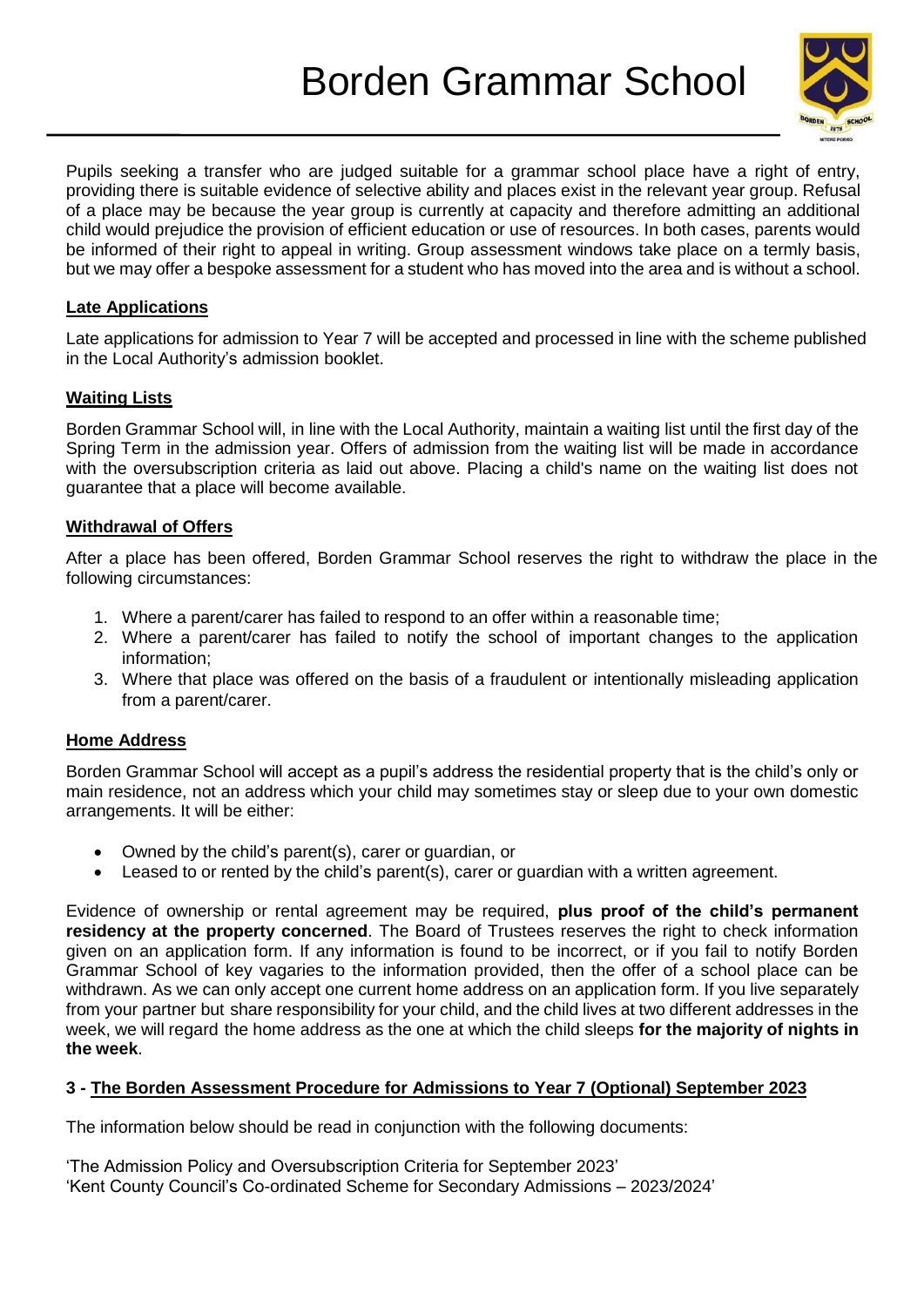

The school will admit boys through the Kent PESE (Procedure for Entrance into Secondary Education) procedure. The school will also admit boys through success in the Borden Assessment procedure where a boy has been unsuccessful in the Kent testing process. All applicants complete their own Local Authority Secondary Common Application Form (SCAF). No Supplementary Information Form (SIF) is required.

If an applicant wishes their son to take the optional Borden Assessment Procedure in addition to the Kent PESE tests they need to register to do so between 9.00am Wednesday, 1st June 2022 and 4.00pm on Friday, 1st July 2022. The registration form will be available from the school office or can be downloaded for completion from the school website from Wednesday, 1st June 2022.

There is no online registration facility available. In exceptional circumstances\*, which have been evidenced, late registrations will be accepted but only up to Friday, 8th July 2022. (Please refer to section entitled Special Arrangements for Access to the Borden Assessment Procedure). Registration is open to boy's resident in the UK and the children of UK service personnel and other Crown servants returning to the UK who will transfer to secondary school in September 2023.

Testing will take place at Borden Grammar School, Sittingbourne on Saturday, 10th September 2022. (In the event of a lockdown preventing the test taking place on this date we will post the revised test date on the school's website as soon as it is known.)

The assessment tests will comprise of:

- 1. A computer-based test which will assess verbal ability, numerical reasoning and non- verbal reasoning and which will be locally standardised. (If ICT is unavailable a paper test will be placed).
- 2. An English paper to assess Reading and Writing skills and which will be marked. (Not computer based or multiple choice)

Further details of the format of the tests will be published on the School website in May 2022 before registration for the tests opens. The pass marks will depend on the range of the results the local children achieve on the tests and it is anticipated that this level will correspond approximately with that which would be attained or exceeded by 25% of the age group nationally.

#### **\*Special Arrangements for Access to the Borden Assessment Procedure**

Parents or carers must discuss with their primary school about requesting special arrangements. Requests can only be considered if supported in writing by a child's current school Headteacher. Requests cannot be considered if received after Friday, 8th July 2022.

Only in exceptional circumstances (as stated below) will late testing be considered for applicants as admission to the school is not exclusively via the Borden Assessment Procedure and the Borden Assessment Procedure is not compulsory.

- (a) Religious observance, confirmed by a representative of the faith, or
- (b) Illness, confirmed by a doctor's certificate, or
- (c) Bereavement, confirmed by a death certificate.

Taking the Kent PESE (Procedure for Entrance into Secondary Education) procedure or another Local Authority's test elsewhere on the same date will not be considered as an exceptional circumstance. Results will be posted to parents by First Class post in line with the amended KCC PESE assessment process for 2023.

#### **Withdrawal of offers**

After a place has been offered, Borden Grammar School reserves the right to withdraw the place in the following circumstances: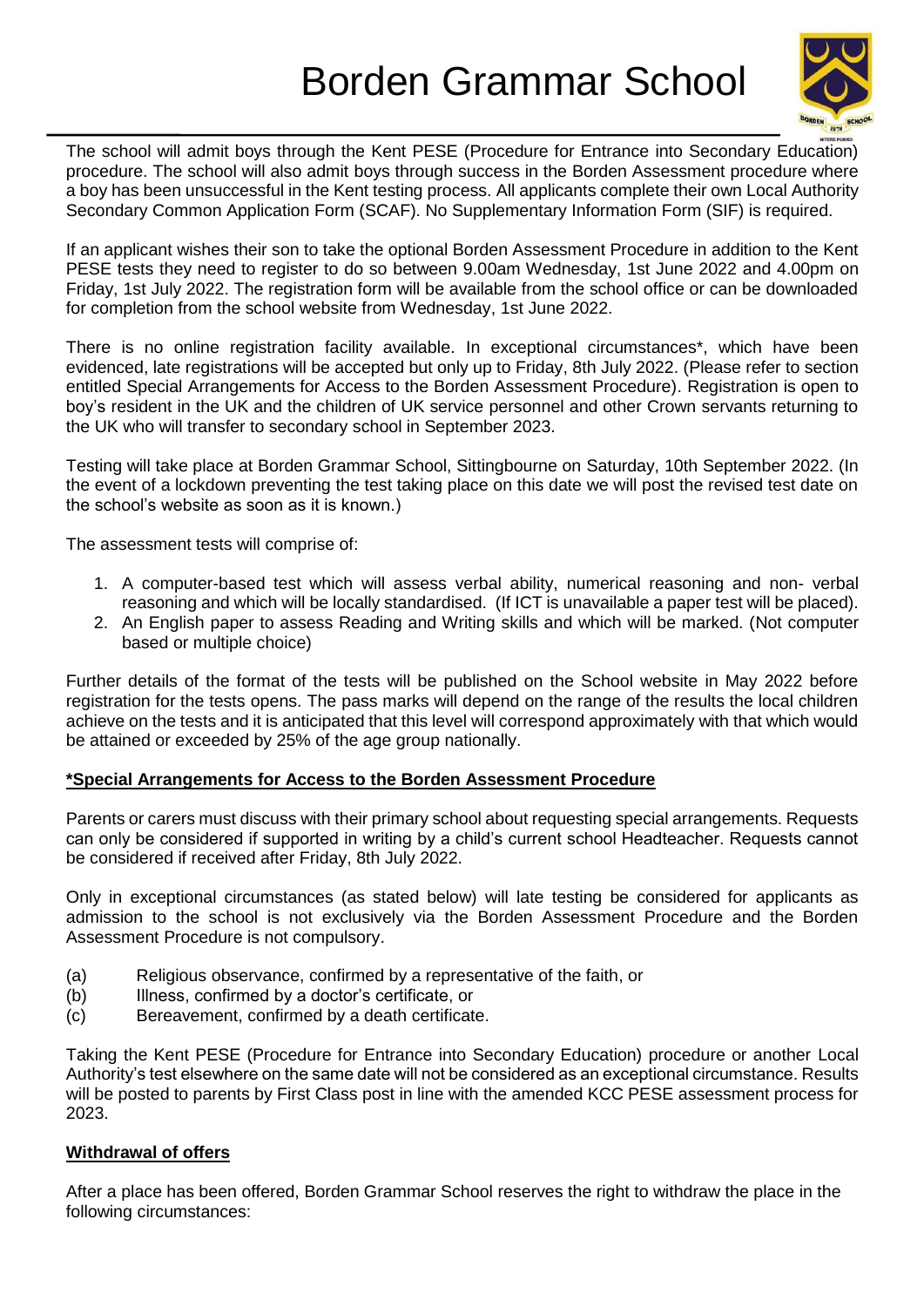

- 1. Where a parent/carer failed to respond to an offer within a reasonable time.
- 2. Where a parent/carer has failed to notify the school of important changes to the application information.
- 3. Where that place was offered on the basis of a fraudulent or intentionally misleading application from a parent/carer.

#### **Admission to the Sixth Form**

The school will admit boys and girls to Year 12 who obtains the entry requirement of:

- At least 5 GCSE passes at grades 9-5 in the new qualifications (or A\*-B grade in the old GCSEs) including English (either Literature or Language if both were taken) and Mathematics;
- Preference on Advanced Level courses will be given to those students securing at least a grade 6 (or grade B in the old GCSE assessment system) in the subject they wish to study.

For students wishing to commence a new course at Advanced Level their performance in a GCSE subject that relates to the new subject will be paramount; in certain subjects the minimum entry requirement is higher and this is noted in the sixth form prospectus under individual subjects.

Priority for admission to Year 12 will be given to existing students transferring from Year 11.

The PAN for external candidates will be 30 but this figure may be exceeded in the event that this and the number of internal students transferring into Year 12 is less than the overall total figure for the year group. Offers will be made on the basis of predicted performance at GCSE, with the requirement that the above grades are achieved in the final examinations prior to entry to the Sixth Form and the pupil's chosen subjects being accommodated on the timetable, in feasible group sizes. All offers made in Year 11 are conditional on pupils meeting the grade criteria specified and will only be realised upon confirmation of actual GCSE results. Offers will be made before the end of May 2022. Where learners have achieved better results than predicted grades they will be considered on the basis of grades achieved and ranked accordingly for any places that become available as a result of other learners failing to meet the required entry levels.

The school will admit external students to Year 13 if there is a vacant place, if the specification studied in Year 12 dovetails with the Year 13 provision at the school, and if the student would have met the entrance requirement to join the school in Year 12.

In the case of oversubscription, the following criteria will be applied in the order laid out:

- a) **Children in the Care of the Local Authority** as defined above
- b) **Internal candidates transferring from Year 11**
- c) **Free School Meal eligibility** as defined above
- d) **Current Family Association** as defined above
- e) **Health and Special Access Reasons** as defined above
- f) **Traditional School Area** as defined above

In the case of oversubscription within one of the above criteria, places will be allocated according to the proximity of the student's home to the School, as defined above.

Parents/Carers/Guardians have a statutory right of appeal, should an application for a place be refused, by writing to The Clerk to the Trustees, care of the school, marking the envelope 'Sixth Form Appeal'.

Later applications for places in the Sixth Form will be considered if places in appropriate subjects are still available after all other applicants have been considered.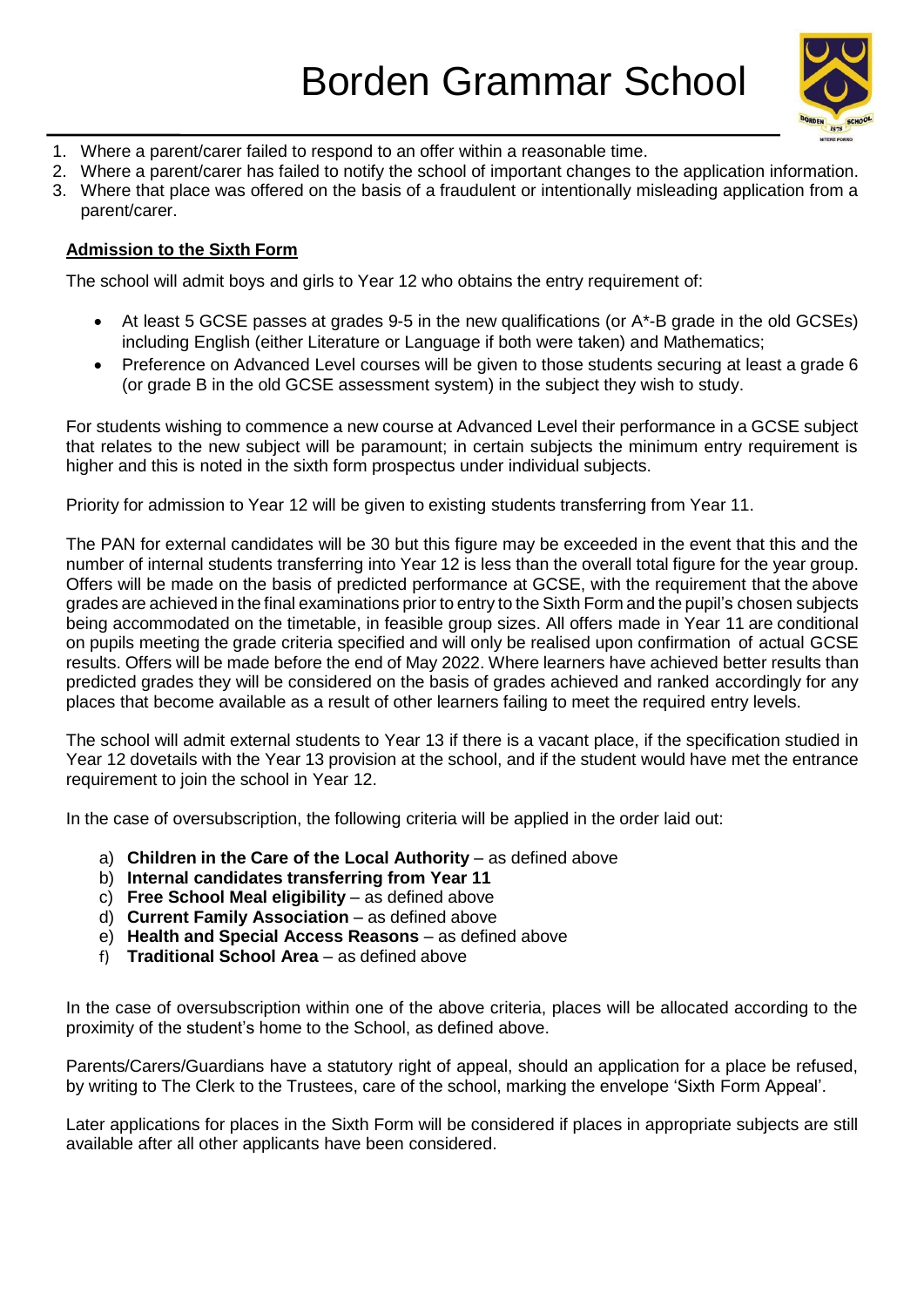

## **Borden Grammar School Admission Policy**

**Map to show postcodes referenced in the policy:**



## **Traditional School Areas as defined in the Admission Policy:**

- a. **Firstly** children who reside in the postcode areas beginning with the following: ME9, ME10, ME11 and ME12.
- b. **Then** children who reside in the postcode areas beginning ME8 and ME13.
- c. **And finally**, children living in any other area.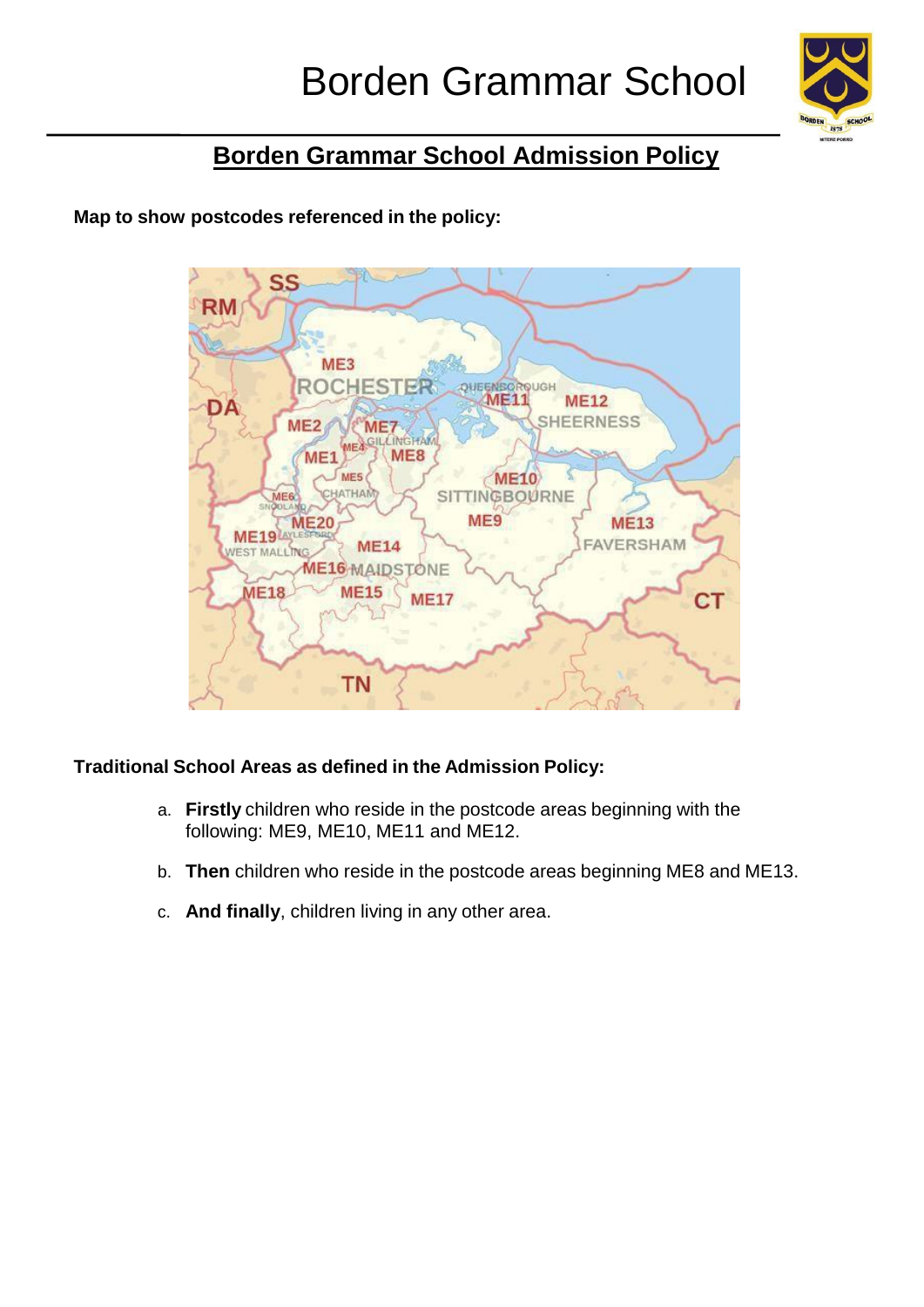

## 2023/24 Supplementary Information Form Free School Meals or Pupil Premium

## **PART A**

In order to understand the application process and by what date forms must be completed, please read the School Admissions Policy 2023-24 and your Local Authority booklet before completing this form.

#### **You should only complete this form if:**

- 1. You have named Borden Grammar School on the Common Application Form
- 2. Your son is in receipt of Free School Meals (FSM) or Pupil Premium (PP)

You must complete **Part A** of this form and will need to take it to your son's current school in order for them to complete **Part B**.

You then need to return the completed form to **The Admissions Officer, Borden Grammar School, Avenue of Remembrance, Sittingbourne, Kent ME10 4DB** by 31st October 2022 Forms received after that date will be treated as late applications.

#### **You must also complete the Secondary Common Application Form.**

| <b>STUDENT DETAILS</b>                                                                                                                                                                                                                                                                                                                                                                                                                                       |                                                                                                                                                                                                                               |
|--------------------------------------------------------------------------------------------------------------------------------------------------------------------------------------------------------------------------------------------------------------------------------------------------------------------------------------------------------------------------------------------------------------------------------------------------------------|-------------------------------------------------------------------------------------------------------------------------------------------------------------------------------------------------------------------------------|
| Forename: Management Contract Contract Contract Contract Contract Contract Contract Contract Contract Contract Contract Contract Contract Contract Contract Contract Contract Contract Contract Contract Contract Contract Con                                                                                                                                                                                                                               |                                                                                                                                                                                                                               |
|                                                                                                                                                                                                                                                                                                                                                                                                                                                              | and the control of the control of the control of the control of the control of the control of the control of the                                                                                                              |
|                                                                                                                                                                                                                                                                                                                                                                                                                                                              |                                                                                                                                                                                                                               |
|                                                                                                                                                                                                                                                                                                                                                                                                                                                              | Name of current school attending:                                                                                                                                                                                             |
| legal guardians. If parents do not live together, it would be helpful to have both addresses, including<br>postcodes)                                                                                                                                                                                                                                                                                                                                        | DETAILS BELOW OF THOSE WITH PARENTAL RESPONSIBILITY: (please give full names of parents or                                                                                                                                    |
| Name: Name:                                                                                                                                                                                                                                                                                                                                                                                                                                                  | Name: Name:                                                                                                                                                                                                                   |
|                                                                                                                                                                                                                                                                                                                                                                                                                                                              | Address: _____ ____________________________                                                                                                                                                                                   |
| the control of the control of the control of the control of the control of the control of the control of the control of the control of the control of the control of the control of the control of the control of the control                                                                                                                                                                                                                                | the control of the control of the control of the control of the control of the control of the control of the control of the control of the control of the control of the control of the control of the control of the control |
| <b>Example 2018</b> Postcode 2019 19:30                                                                                                                                                                                                                                                                                                                                                                                                                      |                                                                                                                                                                                                                               |
|                                                                                                                                                                                                                                                                                                                                                                                                                                                              |                                                                                                                                                                                                                               |
|                                                                                                                                                                                                                                                                                                                                                                                                                                                              |                                                                                                                                                                                                                               |
| Please read the following declaration carefully and then sign and return the forms as described<br>above. I confirm that the information I have supplied is true and accurate and I consent to you using the<br>information provided to check my claim for FSM or PP by contacting other sources as allowed by law to<br>verify my entitlement, including the Benefits Agency and that the submission of incorrect information may<br>result in legal action |                                                                                                                                                                                                                               |